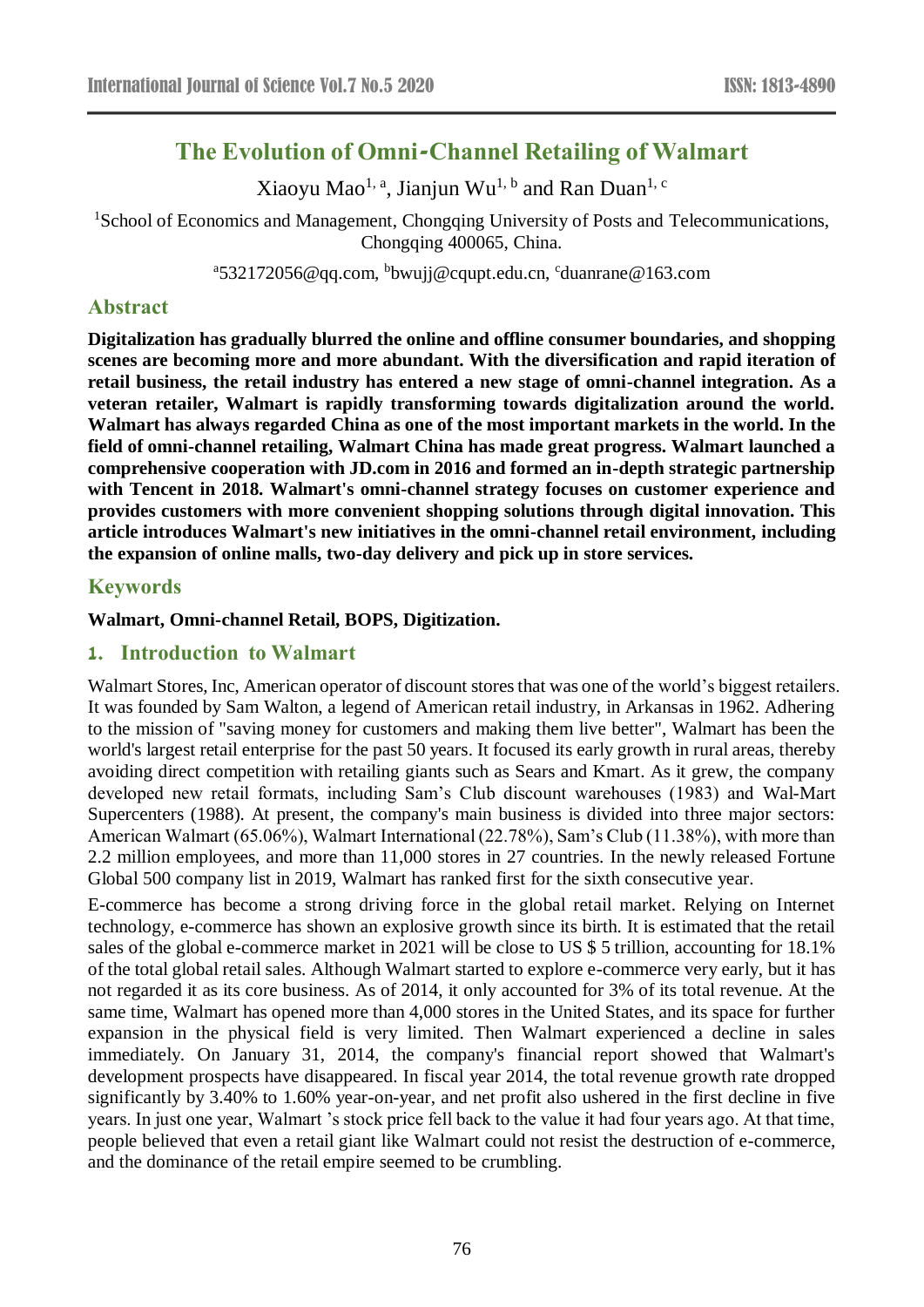# **2. Walmart's omni-channel retailing**

#### **2.1 Evolvement of Walmart**

It's well known that the impact of online shopping goes well beyond direct sales. Digital is viewed less as a threat to brick-and-mortar retailers but more as an opportunity. It's not just purchasing habits that are going digital: The whole retail experience is changing. Today's shoppers are incorporating digital touch points along the entire path to purchase, from reviewing products online at home to using mobile devices as personal shopping assistants in the store. Instead of thinking in terms of online and off, savvy retailers are taking an integrated approach to drive sales in both and providing an engaging experience for consumers regardless of whether they buy in-store or online. Omnichannel shoppers seamlessly switch between on and offline channels with ease.

For nearly 20 years now, Walmart has struggled to pull its online act together while rival Amazon.com seized nearly half of the U.S. online shopping market, as well as building a big presence abroad. But in 2015 the huge change of the company's board of directors has become an important signal: Walmart is committed to integrating online retail business with offline physical store business to create a comprehensive "omni-channel retail platform". This is the real beginning of a great importance. Since 2015, Walmart's board members and company executives have been continuously replaced, replacing the original traditional retail ideas with a new generation of omni-channel retail ideas. By combining physical retail stores, Walmart online, mobile devices, and social media, Walmart is committed to using an omni-channel model to help people around the world save money and live better.

As an omni-channel retailer, Walmart announced that it will change its legal name from "Wal-Mart Stores, Inc." to "Walmart Inc." from February 1, 2018. This change in the company's legal name shows that Walmart is paying much more attention to providing customers with seamlessly connected retail services to meet customers' various shopping needs, including shopping in stores, online, mobile devices, or in-store pickup and delivery.

#### **2.2 Acquisition for E-commerce**

Amazon's rising market share and growing customer base have strengthened the e-commerce giant's position and brought intense shocks to the physical retail market. Some bricks and mortar retailers have gradually stepped up its layout in the field of e-commerce, but for most retailers, the painful reality they have to face is that their e-commerce business is far behind Amazon. Even when building the e-commerce platform, the traditional retailers still face great challenges. The establishment of an e-commerce platform requires not only capital investment, but also technical support. They have weak capabilities in applying network technology, so the transformation of the traditional retail industry often takes a long time and the results are not obvious. As early as July 1996, Walmart.com went live, but the formal meaning of Walmart.com is far greater than the real meaning. Not only is the category limited, but the website design and overall technical architecture are also quite backward, and Walmart has not carried out targeted operations for online features.

Realizing the huge potential of e-commerce, Walmart has expanded its online retail business through mergers and acquisitions. The company's multibillion-dollar investment campaign, from the acquisitions of U.S. retailer Jet.com in 2016 and outdoor clothing and equipment retailer Moosejaw in 2017, to a doubling of its spending on e-commerce and other information technology. In 2018, Walmart acquired Flipkart, India's largest e-commerce company, for 16 billion U.S. dollars to fully enter the Indian market. With this acquisition, Walmart has gained a leading position in the Indian ecommerce market. Not only did Walmart work hard on acquisitions, but it also redesigned the Walmart.com website and invested heavily in its APP research and development. The new website provides consumers with personalized services such as localized product recommendations, and simultaneously displays the latest best-selling products, inventory and order status, and consumers' potential favorite product categories. Consumers can do more things on Walmart.com or Walmart App, such as logistics information query, return and exchange, and discount query. Using Walmart App, consumers can get the latest product promotion information, and grasp the relevant information such as the nearest Walmart branch address and distance.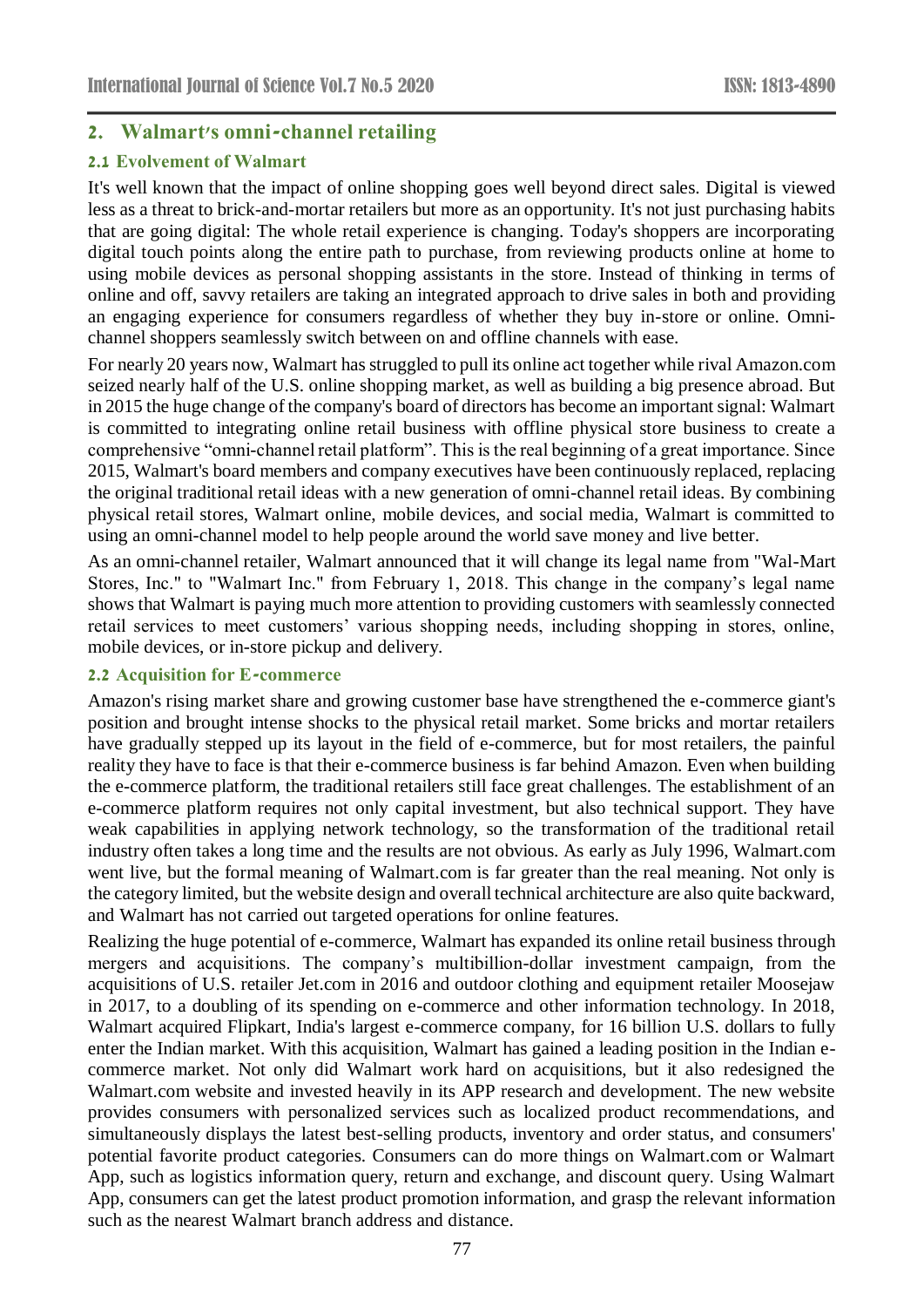Walmart.com provides an online marketplace and allows third-party sellers to sell their products in it. The catalog includes products sold by Walmart itself and products from third-party sellers. Hoping to accelerate platform growth, its requirements for entering sellers gradually eased after 2016. This has led to a rapid increase in online merchandise, and Walmart's online catalog has added tens of millions of new products. As of January 2019, Walmart's online catalog has more than 43 million items, in 2016, this number just exceeded 12 million. Since online categories are gradually enriching, and various services are beginning to be fully enriched. At the same time, website traffic has been steadily rising, and e-commerce performance has improved significantly.

The development of e-commerce has brought Walmart closer to the goal of omni-channel retailers. Walmart is experiencing explosive growth in e-commerce. The rapid growth of the platform business has enabled Walmart to set up a full-category picking area in more stores, and accelerate the construction of additional front-end warehouses in more cities to meet customer needs. Delivery services and improved customer experience have enabled the integration of online and offline into every possible consumption scenario.

#### **2.3 Two-day shipping**

Logistics is the weapon that will decide who wins and who loses. Walmart is quite sophisticated in using logistics to its advantage. Walmart can offer faster and more affordable shipping because its unique fulfillment network and it includes new large-scale fulfillment centers, stores, distribution centers and transportation network.

There's so much convenience when it comes to Walmart online shopping, people can see all the items and know immediately whether they're in stock or not. Thanks to the free two-day shipping service, shoppers don't have to wait several days to get their purchases or pay extra shipping fee for faster delivery. In fact, Walmart's largest investment in its platform development should be its free delivery service. Walmart announced on January 31, 2017 that it would cancel the ShippingPass membership program of \$ 49 per year, and provide free two-day free shipping service for any order totaling more than \$ 35. Marc Lore, president and CEO of Walmart's US e-commerce business, said, "In today's ecommerce world, it is a big bet to provide consumers with free two-day delivery services."

Millions of items with a two-day shipping flag are eligible for the two-day delivery option if the order is over \$35, and it's all available without joining a membership club or paying extra fees for the privilege. Combine this with its low prices, every day, on everything, people can get the things they want quickly at prices that fit their budget. If the purchase is less than \$35, you can upgrade to twoday shipping for \$5.99. If you select an item that's not eligible for our free two-day shipping program, there are many others that are eligible for free three- to five-day shipping. The two-day free shipping service will show an Estimated Delivery Date (EDD) that is two or three business days after the order date. Orders that from Monday-Friday before 2:00 pm, will show an EDD that is two business days after the order date. Orders after 2:00 pm on a business day, or on a weekend or holiday, will show an EDD that is three business days after the order date. The carrier should deliver the package to the buyer on or before the EDD.

Given Walmart's scale and market influence, its free shipping business has undoubtedly become the focus and benchmark in the field of e-commerce. Walmart said they will not increase the price of goods to make up for the loss in freight, nor will they put pressure on UPS and FedEx to lower their prices. However, Walmart's service products have not grown since the announcement of the news. In this regard, Walmart cannot match Amazon Prime's 100 million items. But even so, Walmart's twoday free shipping service provides a huge opportunity for sellers to let millions of buyers notice that Walmart has a list of products on it. Walmart's logistics efforts have a positive effect.

#### **2.4 Buy online and pick up in store**

In the era of Amazon, when customers are used to having items ranging from tires to paper towels dropped at their front door, retailers are working to integrate their online business with offline physical stores, extend their business reach to the largest range of customer groups, and at the same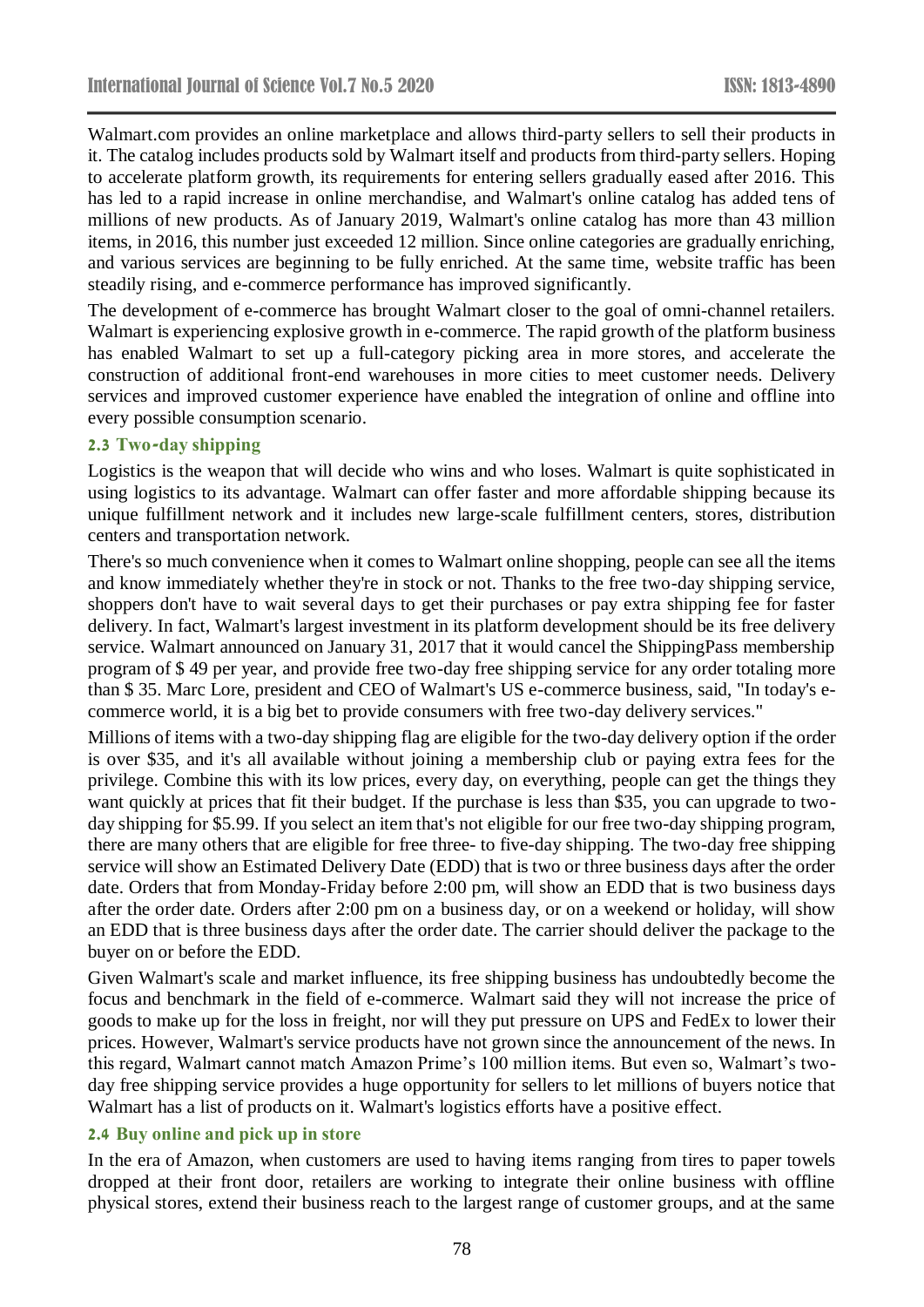time greatly improve shopping convenience to ultimately increase revenue. The brick-and-mortar retailers have taken advantage of an asset that they have but Amazon lacks – a large network of stores that allows them to get merchandise out the door quickly, whether it's delivered or an online customer chooses to come pick it up.

As the nation's largest chain retailer, Walmart wants to use its physical stores across the country as a fulfillment center for online orders. As early as 2010, Walmart has launched a self-promotion service called "BOPS"(Buy online and pick up in store), which allows consumers to shop online and pick up at nearby stores. Millions of items state free store pickup or free store pickup today below the free shipping information. If there are these words on the product page for selected item, people have the additional option to pick the item up for free at the chosen Walmart location or receive it at designated location for free as long as the order over \$35. Walmart pickup in store is about way more than just food. Stock up on all everyday essentials like laundry detergent, electronics, pet supplies, wipes and paper towels. Customers will get everything they need in one easy stop, and save even more time."As technology changes, so does how people shop." Walmart is expanding the amount of its in-store "Pickup Towers" for online orders. The 16-foot structures will make holiday shopping even easier, functioning like high-tech vending machines that can fulfill a customer's online order in less than a minute. When customers shop online and select the pickup option at checkout, then store employees load the order into the machine. Customers go to the store, scan a barcode and receive their order.

In addition, Walmart has also launched a "Pay with Cash" service, that is, customers can choose products from a wide range of online and place orders, and then pay for them at a nearby Walmart store. The new feature is allowing people who don't have access to debit or credit cards to buy things online. Although it still accounts for only a small proportion of all online orders, it is growing very quickly. The "Pay with Cash" service can also bring more business to Walmart, because many customers will pay at the physical store and pick up the goods after placing an order online. At this time, they may buy more things in the store.

People will buy online and then go to the store to pick up items they want to touch and feel. Walmart has been organizing their strategies, tactics and teams for better performance and they will continue strengthening their stores while expanding their pickup and delivery capabilities. "Buy online and pick up in store" may be taking off among US retailers, but merchants should remember that not all such "purchases" are suitable for this service.

### **3. The omni-channel road of Walmart China**

### **3.1 The cooperation with JD.com**

In recent years, Walmart China has evolved to an omni-channel retail strategy to satisfy the diverse needs of its customers shopping both online and offline, through services like ordering on mobile devices, in-store pickup and fast home delivery. To land its omni-channel strategy, Walmart has been looking for partner to achieve a series of strategic cooperation. In June 2016, Walmart announced its strategic alliance with JD.com, which is relatively in line with its retail attributes, as an important step in advancing its omni-channel retail capabilities in China. The two parties have launched a series of strategic cooperation in supply chain and logistics, covering the online and offline retail markets. Specific cooperation includes the following two aspects:

1. Cooperate with JD.com, Walmart launch a number of flagship stores including the " Sam's Club" to strengthen its e-commerce business, and use JD.com's integrated warehouse and distribution logistics services to promote its imported products in a wider range in China. Proposing a "three links" strategy for interoperability of stores, users, and inventory to achieve seamless online and offline links.

2. Cooperate with "Dada-JD Daojia" to solve the "last mile" delivery problem and become its key partner. Through online and offline integration, attracting more online customers to Walmart offline stores, and providing "JD Daojia" users with a very rich selection of fresh goods of 2-hour delivery services.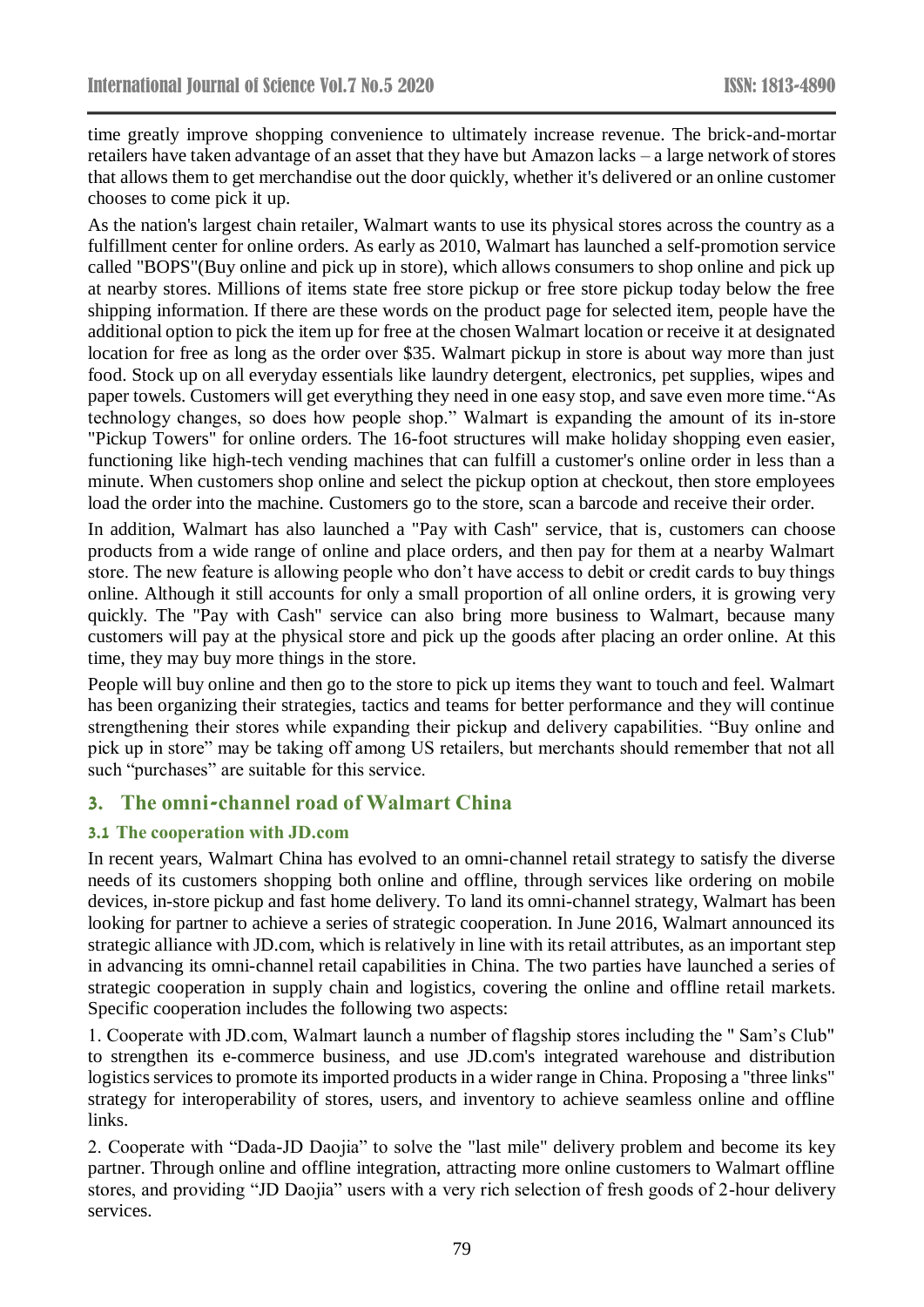"Dada-JD Daojia" was created in 2016 through merging the e-commerce platform JD Daojia, and China's largest crowdsourced logistics platform "Dada", played a critical role in empowering lastmile service solutions. It received \$320 million in added investment from Walmart in 2018. Currently, JD Daojia has more than 100,000 offline retail stores, providing Chinese consumers with one-hour delivery service for fresh, groceries, medicine, beauty, household and other products in more than 100 cities. In July 2019, Walmart' s sales on the JD Daojia platform had increased by more than 13 times compared to the sales at its launch in October 2016.

Consumers place orders using App or WeChat applet, and products are delivered from the nearest Walmart store within one hour through the Dada instant logistics network. This online ordering and one-hour delivery service is becoming more and more popular among the Chinese customers, proved by the consistent growth of omni-channel sales.

#### **3.1.1 Upgrade of online business**

Since the cooperation, JD Daojia has provided a complete set of solutions for Walmart stores to achieve a comprehensive online upgrade. For example, in order to improve the online production capacity, different modes of in-store picking area are set according to the characteristics of the store. Among them, the full-assortment picking area allows the store to function as a warehouse, while also serving as an in-store display of online goods. An associate receives orders and dispatches the deliveryman to the picking areas in store, which greatly shortens the order processing time and better serves the customer. In addition, Walmart and JD Daojia have jointly built a cloud warehouse centered on warehouse integration. The cloud warehouse was opened in the area that was not covered by Walmart stores and Walmart directly provided replenishment and warehouse management to it. JD Daojia provided one-hour delivery service to consumers within 3 kilometers of cloud warehouse. The construction of cloud warehouse enables Walmart to acquire more online customers and enhance the customer's omni-channel shopping experience.

#### **3.1.2 Empowerment of Walmart stores**

With the implementation of Walmart's omni-channel strategy, the functions of physical stores are also changing. As physical businesses have penetrated into consumer shopping networks, offline resources play multiple roles in the industry upgrade. In the retailer's ultra-industry upgrade, Walmart stores mainly played the following functions: First, it was a "distribution center" for omni-channel users. Walmart takes the store as the core of its operation and combines the "Dada-JD Daojia" crowdsourcing delivery service to achieve one-hour delivery service for nearby residents within 3 kilometers. Secondly, Walmart and JD.com have pioneered in-depth cooperation in supply chain and back-end technology to achieve online and offline inventory information sharing and intercommodity inventory. If a customer buys a product which is also sold by Walmart store at JD.com, the courier can pick up the product from the nearest Walmart store to delivery. This optimizes the distribution path between the partners, improves the customer experience, and accelerates the product turnover of Walmart stores. All the goods purchased by customers come from physical stores, customers can have both online and offline shopping experience.

#### **3.2 The cooperation with Tencent**

In June 2018, Walmart China and Tencent formally established an in-depth strategic partnership. The two parties fully leveraged their advantages in their respective industries, focusing on digital and smart retail cooperation in multiple areas such as shopping experience, marketing, and payment services. Currently, Walmart and Tencent use digital assistants to digitally innovate and upgrade existing stores to improve users' shopping experience. Since its launch in April 2018, "Scan & Go" has been extended to nearly 400 Walmart stores in more than 180 cities, with more than 15 million users, covering almost all Walmart shopping malls and Huixuan supermarkets.

The emergence of Walmart's "Scan & Go" is a reflection of digital shopping, but also the integration of online and offline. After opening the WeChat applet, you can see the nearby Walmart store. With the help of the mobile payment function of "Scan & Go", customers do not need to download